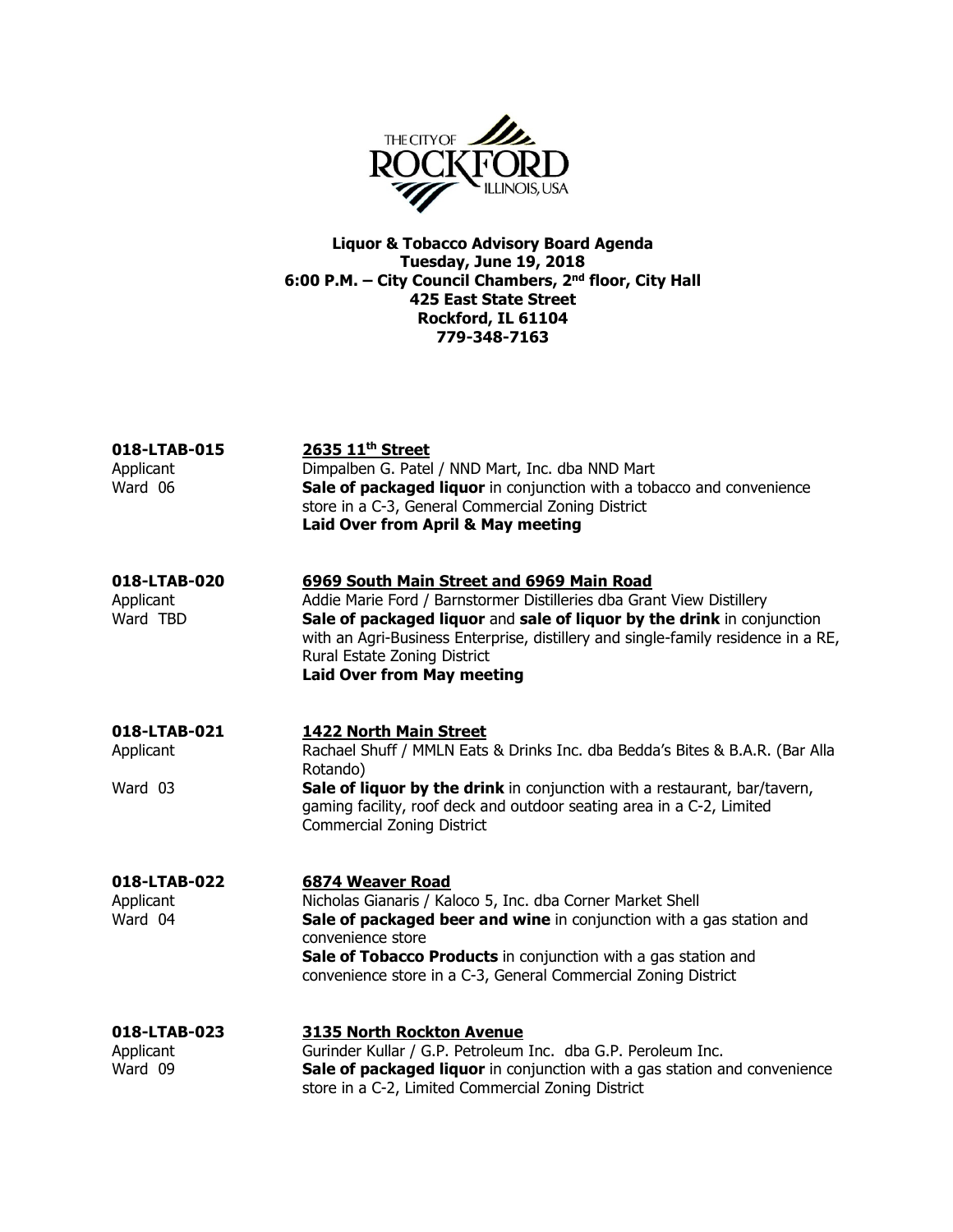| 018-LTAB-024<br>Applicant<br>Ward 10 | 4437 East State Street<br>Jeremy Petrocelli / Vape N Juice, Inc. dba Vape N Juice<br>Sale of tobacco products in conjunction with a retail store in a C-2, Limited<br><b>Commercial Zoning District</b>                                                                         |
|--------------------------------------|---------------------------------------------------------------------------------------------------------------------------------------------------------------------------------------------------------------------------------------------------------------------------------|
| 018-LTAB-025<br>Applicant<br>Ward 14 | <b>3224 South Alpine Road</b><br>Jeremy Petrocelli<br>Sale of tobacco products in conjunction with manufacturing, offices and<br>retail in a C-3, General Commercial Zoning District                                                                                            |
| 018-LTAB-026<br>Applicant<br>Ward 01 | 7425 E. State Street<br>Richard P. Buckley / Pinewoods Restaurant Group, LLC<br>Sale of beer and wine by the drink in conjunction with a restaurant and<br>video gaming facility in a C-3, General Commercial Zoning District                                                   |
| 018-LTAB-027<br>Applicant<br>Ward 12 | 3315 and 33XX North Main Street<br>Richard P. Buckley / Pinewoods Restaurant Group, LLC<br>Sale of beer and wine by the drink in conjunction with a restaurant and<br>video gaming facility with an outdoor seating area in a C-2, Limited<br><b>Commercial Zoning District</b> |
| 018-LTAB-028<br>Applicant<br>Ward 14 | <b>2500 South Alpine Road</b><br>Richard P. Buckley / Pinewoods Restaurant Group, LLC<br>Sale of beer and wine by the drink in conjunction with a restaurant and<br>video gaming facility in a C-3, General Commercial Zoning District                                          |

Meeting Format Attached